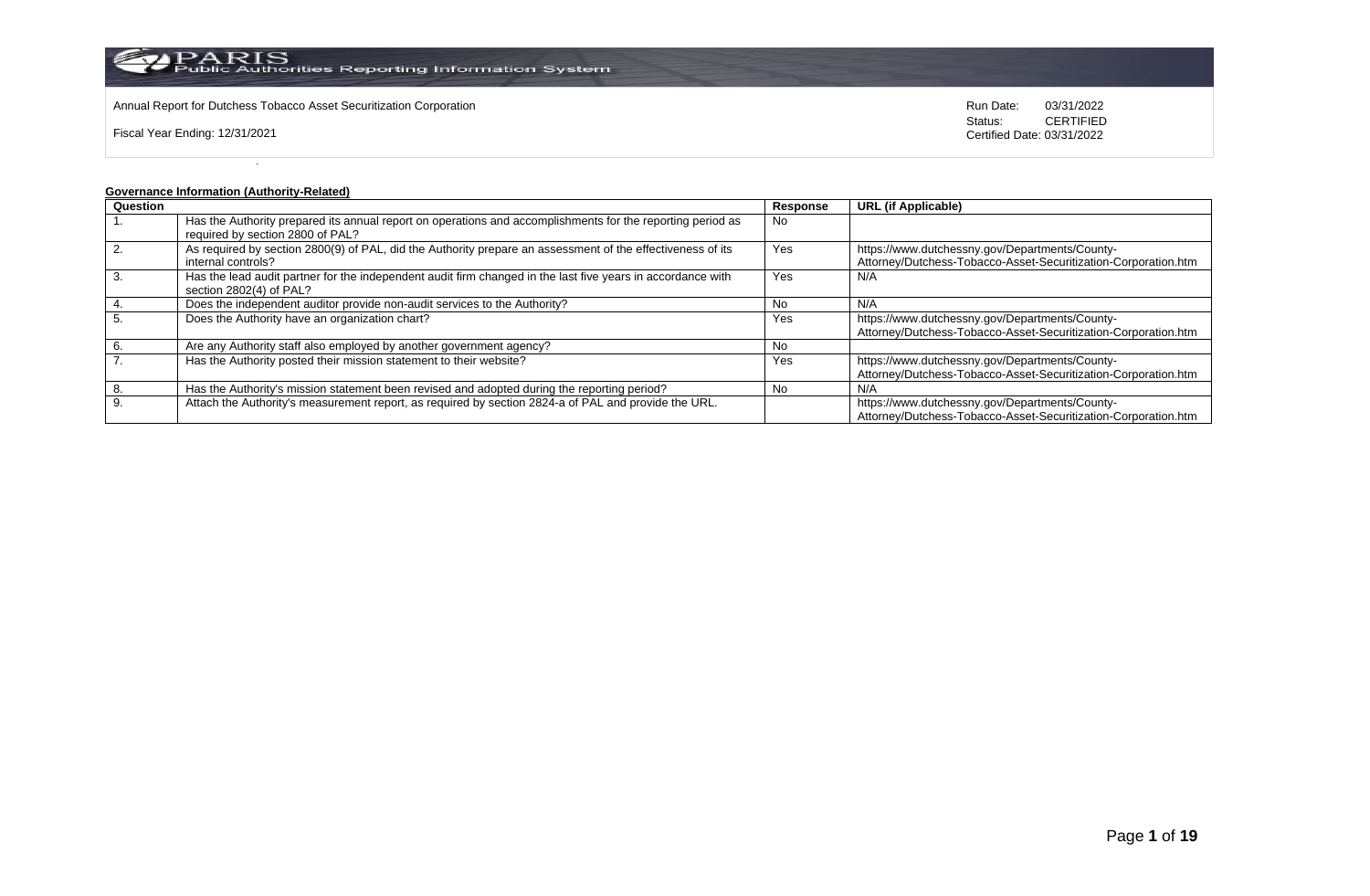Annual Report for Dutchess Tobacco Asset Securitization Corporation **Component Component Component Component Component Component Component Component Component Component Component Component Component Component Component Com** 

Fiscal Year Ending: 12/31/2021

Status: **CERTIFIED** Certified Date: 03/31/2022

## **Governance Information (Board-Related)**

| Question |                                                                                                             | Response | <b>URL (If Applicable)</b>                                     |
|----------|-------------------------------------------------------------------------------------------------------------|----------|----------------------------------------------------------------|
|          | Has the Board established a Governance Committee in accordance with Section 2824(7) of PAL?                 | Yes      | N/A                                                            |
| 2.       | Has the Board established an Audit Committee in accordance with Section 2824(4) of PAL?                     | Yes      | N/A                                                            |
| 3.       | Has the Board established a Finance Committee in accordance with Section 2824(8) of PAL?                    | Yes      | N/A                                                            |
| 4.       | Provide a URL link where a list of Board committees can be found (including the name of the committee and   |          | https://www.dutchessny.gov/Departments/County-                 |
|          | the date established):                                                                                      |          | Attorney/Dutchess-Tobacco-Asset-Securitization-Corporation.htm |
| 5.       | Does the majority of the Board meet the independence requirements of Section 2825(2) of PAL?                | Yes      | N/A                                                            |
| 6.       | Provide a URL link to the minutes of the Board and committee meetings held during the covered fiscal year   |          | https://www.dutchessny.gov/Departments/County-                 |
|          |                                                                                                             |          | Attorney/Dutchess-Tobacco-Asset-Securitization-Corporation.htm |
| 7.       | Has the Board adopted bylaws and made them available to Board members and staff?                            | Yes      | https://www.dutchessny.gov/Departments/County-                 |
|          |                                                                                                             |          | Attorney/Dutchess-Tobacco-Asset-Securitization-Corporation.htm |
| 8.       | Has the Board adopted a code of ethics for Board members and staff?                                         | Yes      | https://www.dutchessny.gov/Departments/County-                 |
|          |                                                                                                             |          | Attorney/Dutchess-Tobacco-Asset-Securitization-Corporation.htm |
| 9.       | Does the Board review and monitor the Authority's implementation of financial and management controls?      | Yes      | N/A                                                            |
| 10.      | Does the Board execute direct oversight of the CEO and management in accordance with Section 2824(1) of     | Yes      | N/A                                                            |
|          | PAL?                                                                                                        |          |                                                                |
| 11.      | Has the Board adopted policies for the following in accordance with Section 2824(1) of PAL?                 |          |                                                                |
|          | Salary and Compensation                                                                                     | Yes      | N/A                                                            |
|          | Time and Attendance                                                                                         | Yes      | N/A                                                            |
|          | <b>Whistleblower Protection</b>                                                                             | Yes      | N/A                                                            |
|          | Defense and Indemnification of Board Members                                                                | Yes      | N/A                                                            |
| 12.      | Has the Board adopted a policy prohibiting the extension of credit to Board members and staff in accordance | Yes      | N/A                                                            |
|          | with Section 2824(5) of PAL?                                                                                |          |                                                                |
| 13.      | Are the Authority's Board members, officers, and staff required to submit financial disclosure forms in     | Yes      | N/A                                                            |
|          | accordance with Section 2825(3) of PAL?                                                                     |          |                                                                |
| 14.      | Was a performance evaluation of the board completed?                                                        | Yes      | N/A                                                            |
| 15.      | Was compensation paid by the Authority made in accordance with employee or union contracts?                 | Yes      | N/A                                                            |
| 16.      | Has the board adopted a conditional/additional compensation policy governing all employees?                 | No       |                                                                |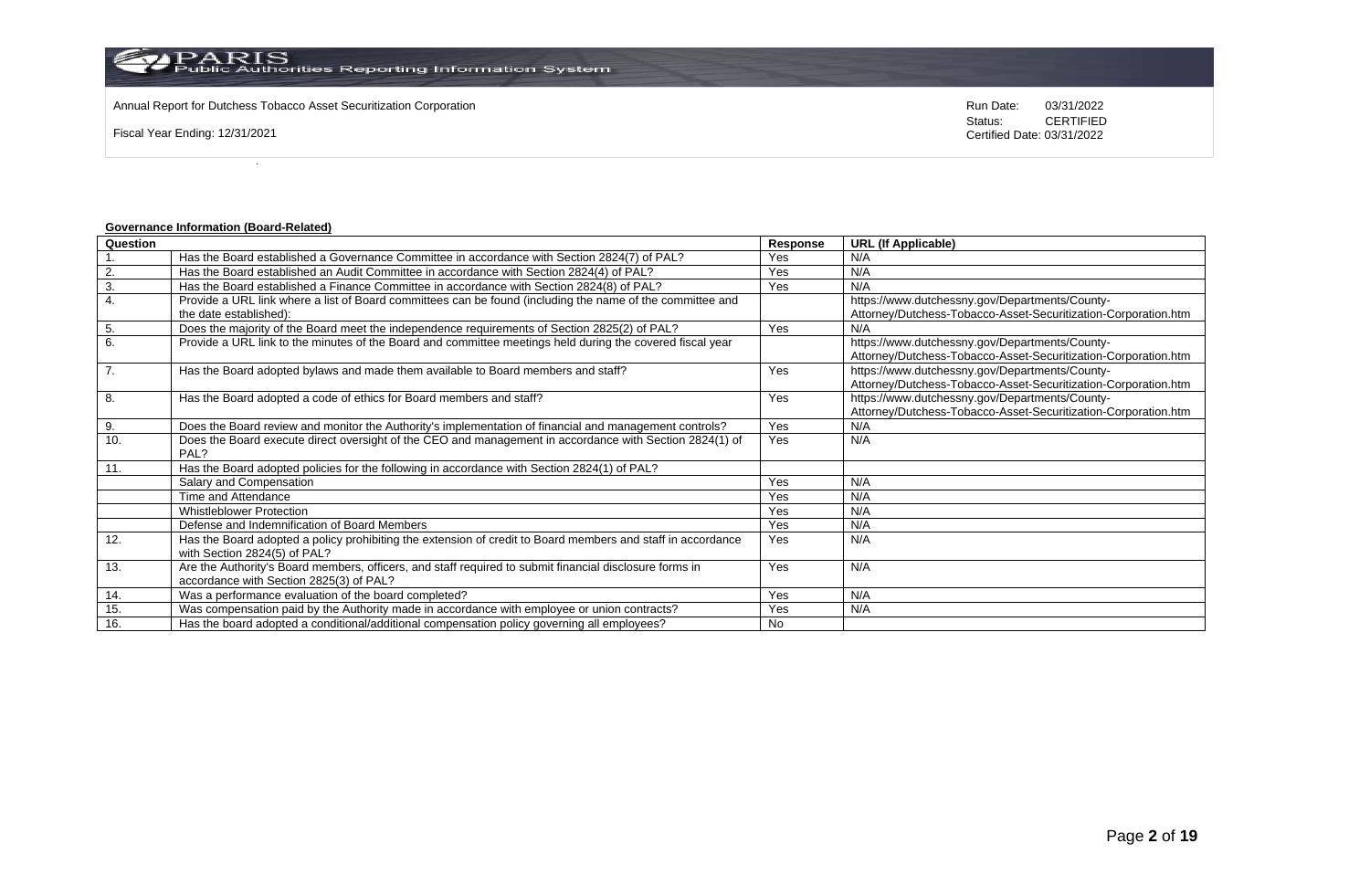

Annual Report for Dutchess Tobacco Asset Securitization Corporation **Components** Components Components Components Components Components Components Components Components Components Components Components Components Component

Fiscal Year Ending: 12/31/2021

Status: **CERTIFIED** Certified Date: 03/31/2022

## **Board of Directors Listing**

 $\sim$ 

| Name                                          | Betros, Michael       | Nominated By                                                                                                 | Other     |
|-----------------------------------------------|-----------------------|--------------------------------------------------------------------------------------------------------------|-----------|
| <b>Chair of the Board</b>                     | Yes                   | <b>Appointed By</b>                                                                                          | Local     |
| If yes, Chair Designated by                   | Elected by Board      | <b>Confirmed by Senate?</b>                                                                                  | N/A       |
| <b>Term Start Date</b>                        | 3/27/2018             | Has the Board Member/Designee<br>Signed the Acknowledgement of<br><b>Fiduciary Duty?</b>                     | Yes       |
| <b>Term Expiration Date</b>                   | Pleasure of Authority | <b>Complied with Training</b><br><b>Requirement of Section 2824?</b>                                         | No.       |
| <b>Title</b>                                  |                       | Does the Board Member/Designee<br>also Hold an Elected or Appointed<br><b>State Government Position?</b>     | <b>No</b> |
| Has the Board Member Appointed<br>a Designee? |                       | Does the Board Member/Designee<br>also Hold an Elected or Appointed<br><b>Municipal Government Position?</b> | <b>No</b> |
| <b>Designee Name</b>                          |                       | <b>Ex-Officio</b>                                                                                            |           |

| Name                           | Simonetty, Jerome A   |                                       |           |
|--------------------------------|-----------------------|---------------------------------------|-----------|
|                                |                       | Nominated By                          | Local     |
| <b>Chair of the Board</b>      | No.                   | <b>Appointed By</b>                   | Local     |
| If yes, Chair Designated by    |                       | <b>Confirmed by Senate?</b>           | N/A       |
| <b>Term Start Date</b>         | 3/27/2018             | Has the Board Member/Designee         | Yes       |
|                                |                       | Signed the Acknowledgement of         |           |
|                                |                       | <b>Fiduciary Duty?</b>                |           |
| <b>Term Expiration Date</b>    | Pleasure of Authority | <b>Complied with Training</b>         | <b>No</b> |
|                                |                       | <b>Requirement of Section 2824?</b>   |           |
| <b>Title</b>                   |                       | Does the Board Member/Designee        | <b>No</b> |
|                                |                       | also Hold an Elected or Appointed     |           |
|                                |                       | <b>State Government Position?</b>     |           |
| Has the Board Member Appointed |                       | Does the Board Member/Designee        | No        |
| a Designee?                    |                       | also Hold an Elected or Appointed     |           |
|                                |                       | <b>Municipal Government Position?</b> |           |
| <b>Designee Name</b>           |                       | Ex-Officio                            |           |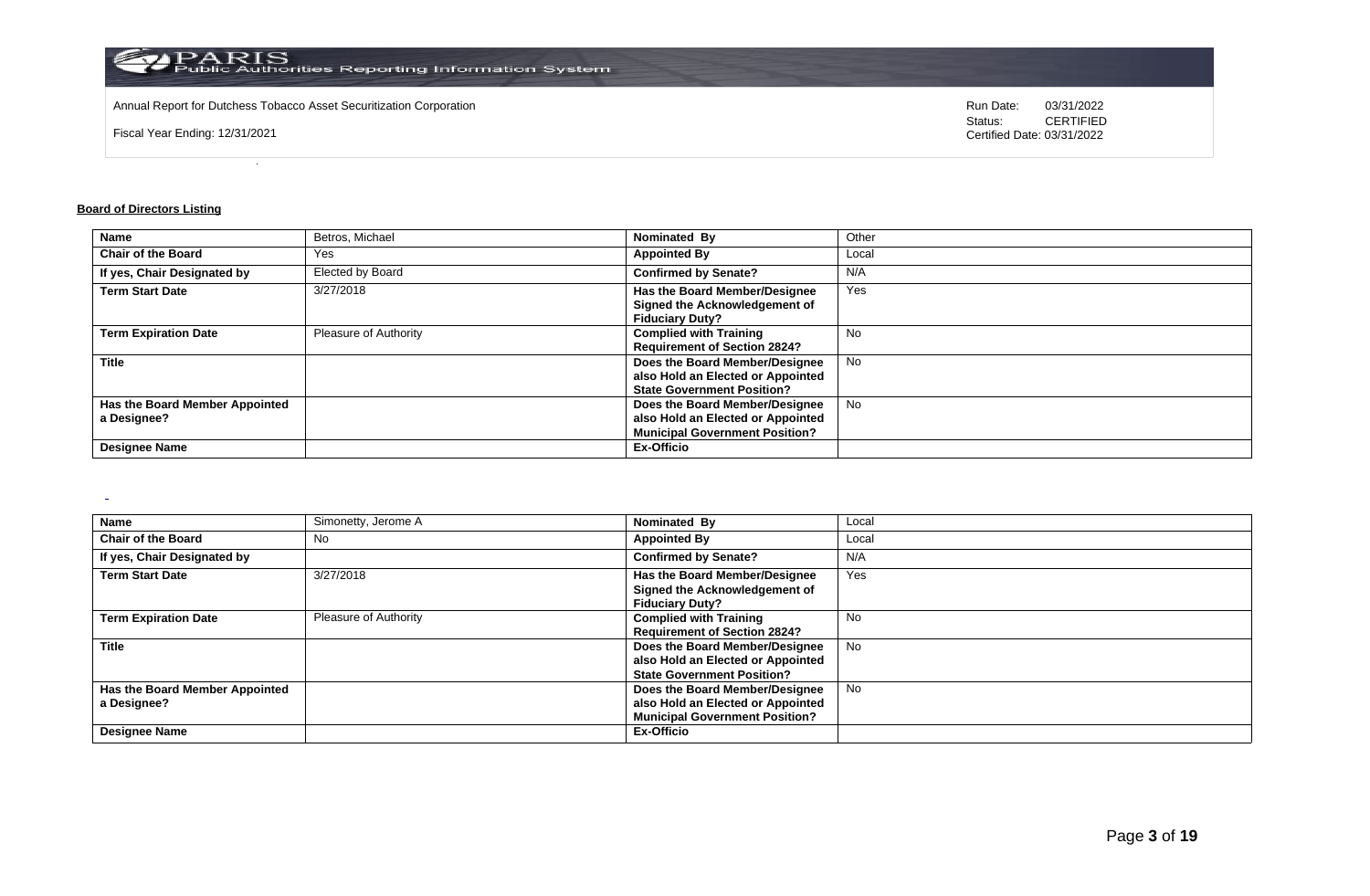

Annual Report for Dutchess Tobacco Asset Securitization Corporation **Components** Components Components Components Components Components Components Components Components Components Components Components Components Component

Fiscal Year Ending: 12/31/2021

 $\overline{a}$ 

Status: **CERTIFIED** Certified Date: 03/31/2022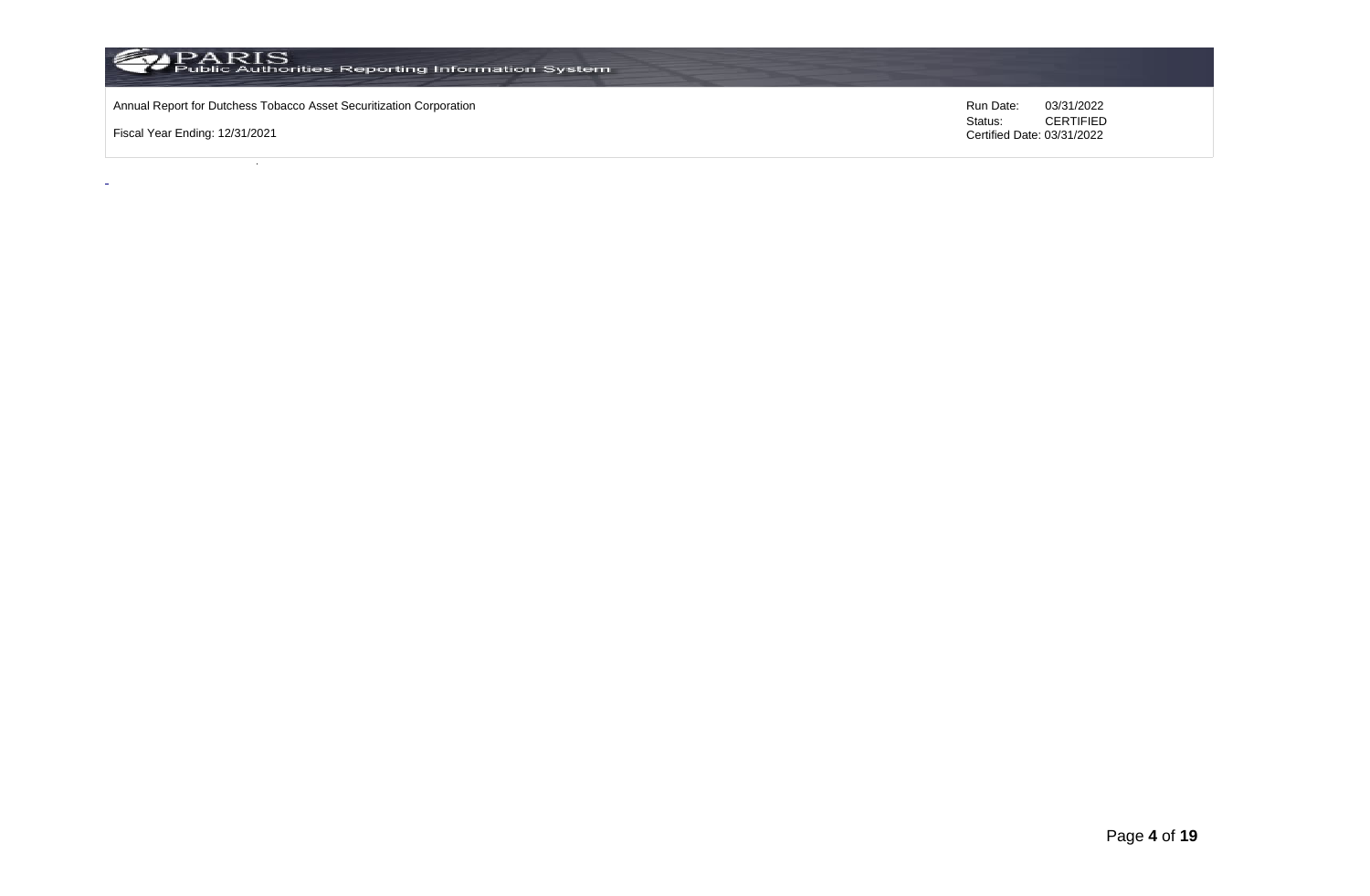| <b>COPARIS</b><br>Public Authorities Reporting Information System   |                                       |                  |
|---------------------------------------------------------------------|---------------------------------------|------------------|
| Annual Report for Dutchess Tobacco Asset Securitization Corporation | Run Date:                             | 03/31/2022       |
| Fiscal Year Ending: 12/31/2021                                      | Status:<br>Certified Date: 03/31/2022 | <b>CERTIFIED</b> |
|                                                                     |                                       |                  |

## **Staff Listing**

| <b>Name</b> | Title | Group | Department/ | Union | Bargaining Full Time/ Exempt Base |                  |               | Actual            | <b>Overtime</b>  | <b>Performance Extra Pav</b> | Other            | Total     | <b>Individual</b>                     | lf ves, Is |
|-------------|-------|-------|-------------|-------|-----------------------------------|------------------|---------------|-------------------|------------------|------------------------------|------------------|-----------|---------------------------------------|------------|
|             |       |       | Subsidiarv  | Name  | Unit                              | <b>Part Time</b> | Annualized    | salary paid       | paid by          | Bonus                        |                  |           | Compensati Compensatialso paid by the |            |
|             |       |       |             |       |                                   |                  | <b>Salary</b> | to the            | <b>Authority</b> |                              | on/Allowanc lion |           | paid another                          | payment    |
|             |       |       |             |       |                                   |                  |               | <b>Individual</b> |                  |                              | es/Adjustme by   |           | entity to                             | made by a  |
|             |       |       |             |       |                                   |                  |               |                   |                  |                              | nts              | Authority | perform the State or                  |            |
|             |       |       |             |       |                                   |                  |               |                   |                  |                              |                  |           | work of the local                     |            |
|             |       |       |             |       |                                   |                  |               |                   |                  |                              |                  |           | <b>Authority</b>                      | qovernmel  |
|             |       |       |             |       |                                   |                  |               |                   |                  |                              |                  |           |                                       |            |

This Authority has indicated that it has no staff during the reporting period.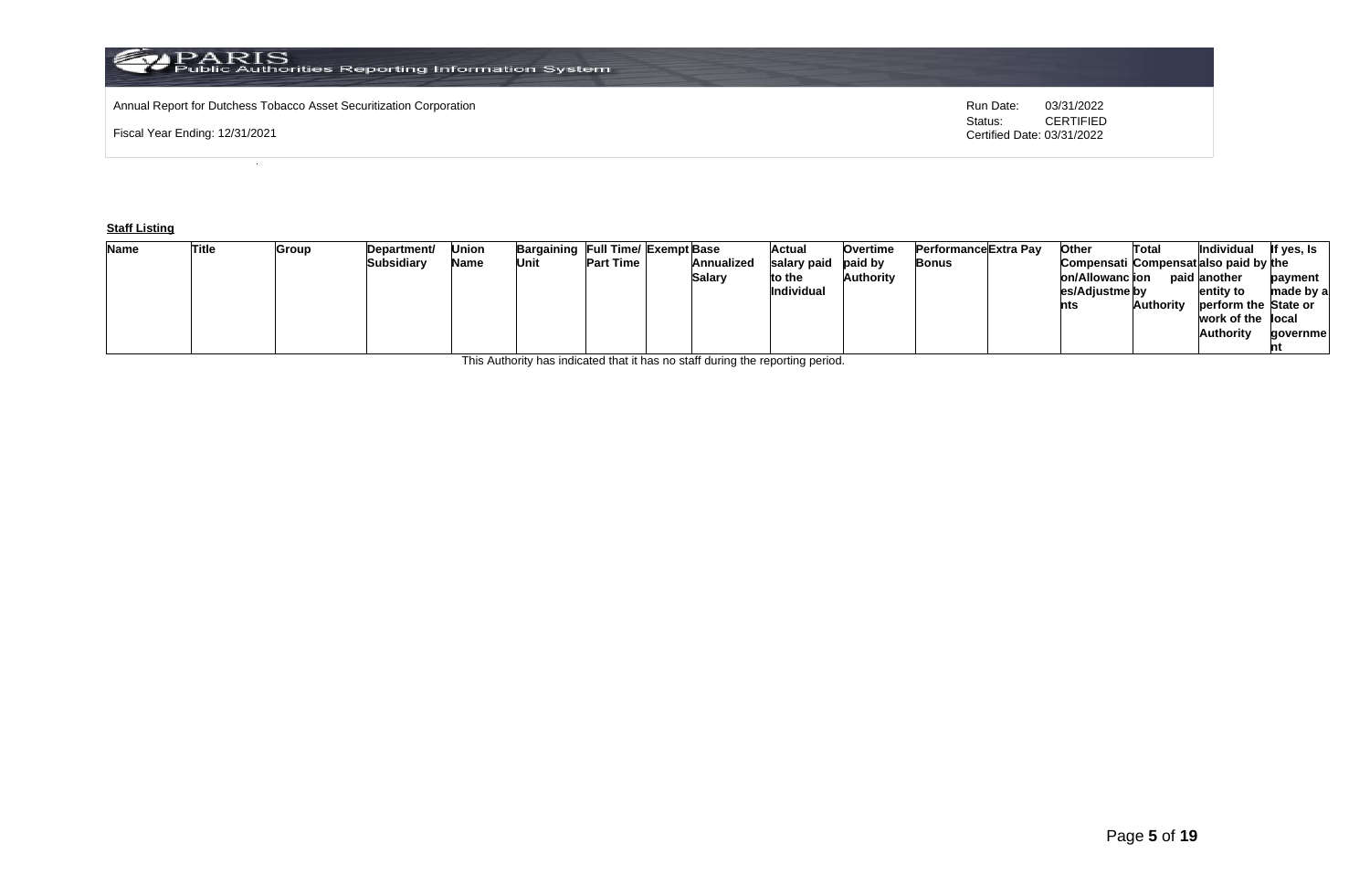| PARIS<br>Public Authorities Reporting Information System            |                                                           |
|---------------------------------------------------------------------|-----------------------------------------------------------|
| Annual Report for Dutchess Tobacco Asset Securitization Corporation | Run Date:<br>03/31/2022                                   |
| Fiscal Year Ending: 12/31/2021                                      | <b>CERTIFIED</b><br>Status:<br>Certified Date: 03/31/2022 |
|                                                                     |                                                           |

# **Benefit Information**

| -N Ic<br><sub>ີ</sub> e mentioned benefits for former staff or individuals affiliated<br>d the Authority continue to<br>e to pav for any of the above men<br>During the fiscal vear.<br>With the Authority after those individuals left the Authority? |  |
|--------------------------------------------------------------------------------------------------------------------------------------------------------------------------------------------------------------------------------------------------------|--|
|--------------------------------------------------------------------------------------------------------------------------------------------------------------------------------------------------------------------------------------------------------|--|

# **Board Members**

| Name       | <b>Title</b>     | Severance | <b>Payment</b> | Club    | Use of        | Personal | Auto | Transportation | <b>Housing</b> | Spousal / | Tuition    | <b>Multi-Year</b> | None of         | Other |
|------------|------------------|-----------|----------------|---------|---------------|----------|------|----------------|----------------|-----------|------------|-------------------|-----------------|-------|
|            |                  | Package   | for            | Member- | Corporate     | Loans    |      |                | Allowance      | Dependent | Assistance | Employment        | these           |       |
|            |                  |           | <b>Unused</b>  | ships   | <b>Credit</b> |          |      |                |                | Life      |            |                   | <b>Benefits</b> |       |
|            |                  |           | Leave          |         | Cards         |          |      |                |                | Insurance |            |                   |                 |       |
| Betros,    | Board of         |           |                |         |               |          |      |                |                |           |            |                   |                 |       |
| Michael    | <b>Directors</b> |           |                |         |               |          |      |                |                |           |            |                   |                 |       |
| Simonetty, | Board of         |           |                |         |               |          |      |                |                |           |            |                   |                 |       |
| Jerome A   | <b>Directors</b> |           |                |         |               |          |      |                |                |           |            |                   |                 |       |

# **Staff**

| Name | <b>Title</b> | Severance | Pavment       | Club   | Use of        | Persona | Auto | Transportation | Housing          | Spousal,         | Tuition    | <b>Multi-Year</b> | None of         | Other |
|------|--------------|-----------|---------------|--------|---------------|---------|------|----------------|------------------|------------------|------------|-------------------|-----------------|-------|
|      |              | Package   | for           | Member | Corporate     | Loans   |      |                | <b>Allowance</b> | Dependent        | Assistance | Employment        | these           |       |
|      |              |           | <b>Unused</b> | ships  | <b>Credit</b> |         |      |                |                  | Life             |            |                   | <b>Benefits</b> |       |
|      |              |           | Leave         |        | Cards         |         |      |                |                  | <b>Insurance</b> |            |                   |                 |       |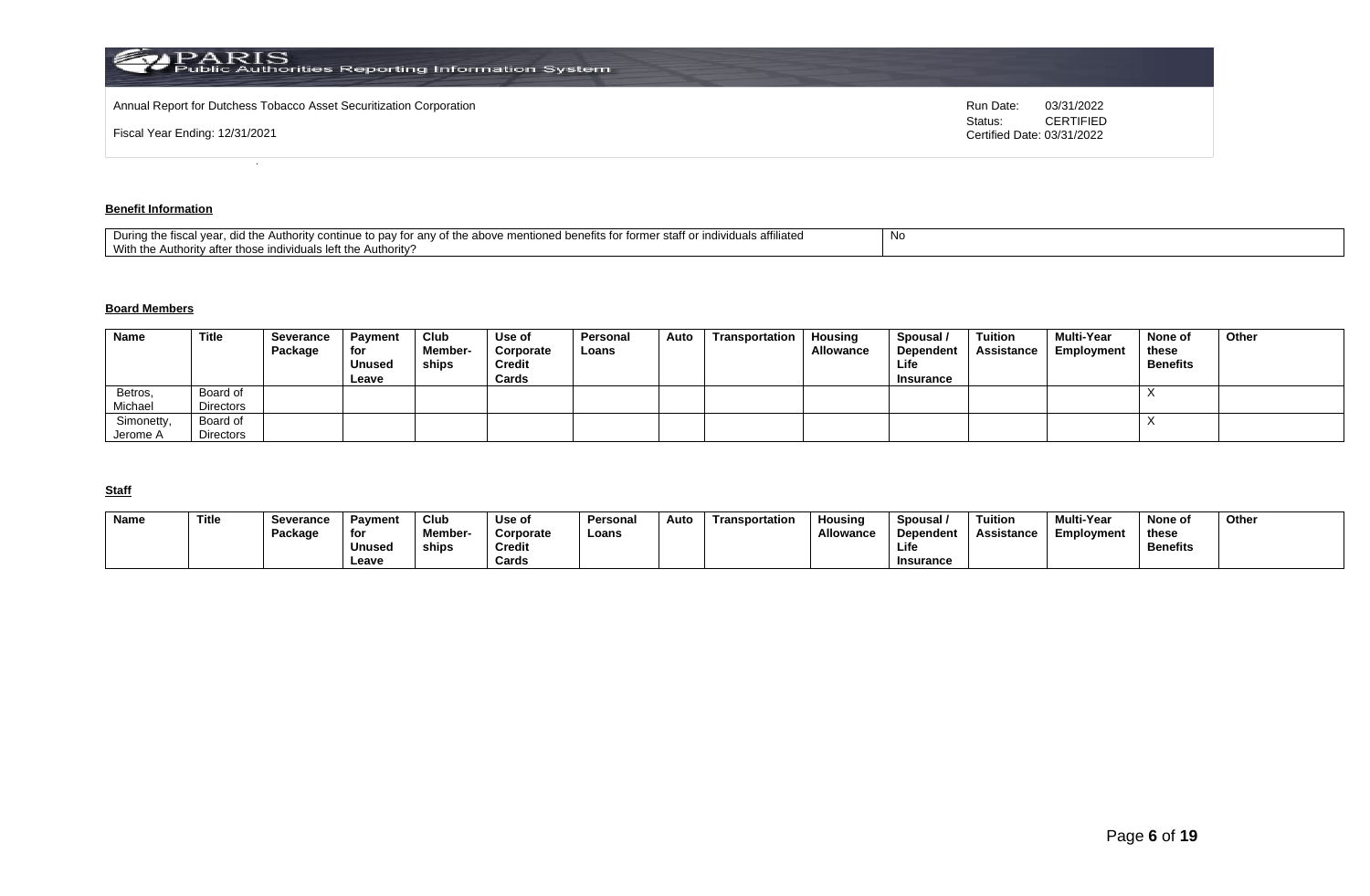| PARIS<br>Public Authorities Reporting Information System            |                                                    |
|---------------------------------------------------------------------|----------------------------------------------------|
| Annual Report for Dutchess Tobacco Asset Securitization Corporation | Run Date:<br>03/31/2022                            |
| Fiscal Year Ending: 12/31/2021                                      | CERTIFIED<br>Status:<br>Certified Date: 03/31/2022 |
|                                                                     |                                                    |

## **Subsidiary/Component Unit Verification**

| Is the list of subsidiaries, as assembled by the Office of the State Comptroller, correct?                                            |      |
|---------------------------------------------------------------------------------------------------------------------------------------|------|
|                                                                                                                                       |      |
| Are there other subsidiaries or component units of the Authority that are active, not included in the PARIS reports submitted by this | .INC |
| Authority and not independently filing reports in PARIS?                                                                              |      |

| Name of Subsidiary/Component Unit               | Status        |                          |                  |  |
|-------------------------------------------------|---------------|--------------------------|------------------|--|
| <b>Request Subsidiary/Component Unit Change</b> |               |                          |                  |  |
| Name of Subsidiary/Component Unit               | <b>Status</b> | <b>Requested Changes</b> |                  |  |
|                                                 |               |                          |                  |  |
| <b>Request Add Subsidiaries/Component Units</b> |               |                          |                  |  |
| .                                               | .             |                          | $\sim$<br>.<br>. |  |

| $\mathbf{A}$<br>. .<br>mponent Unit<br>diarv/(<br>Subs<br>Name. | Date<br>nent .<br><b>TAL</b><br>. | +nent Uni<br>Pu<br>-----<br>$\sim$<br>…si∩lar <sup>w</sup><br>…v/Comn∩r<br>$\cdots$<br>$\sim$ |
|-----------------------------------------------------------------|-----------------------------------|-----------------------------------------------------------------------------------------------|
|                                                                 |                                   |                                                                                               |

### **Request Delete Subsidiaries/Component Units**

| ، Name<br>าponent Unit<br><b>Pidiarv</b> ic.<br><b>Subs</b> | าation Date<br>Termi. | Reasor<br>tor<br>mination"<br>- Ler | Proo.<br>าent Name<br>. Docur<br>าation<br>OТ |
|-------------------------------------------------------------|-----------------------|-------------------------------------|-----------------------------------------------|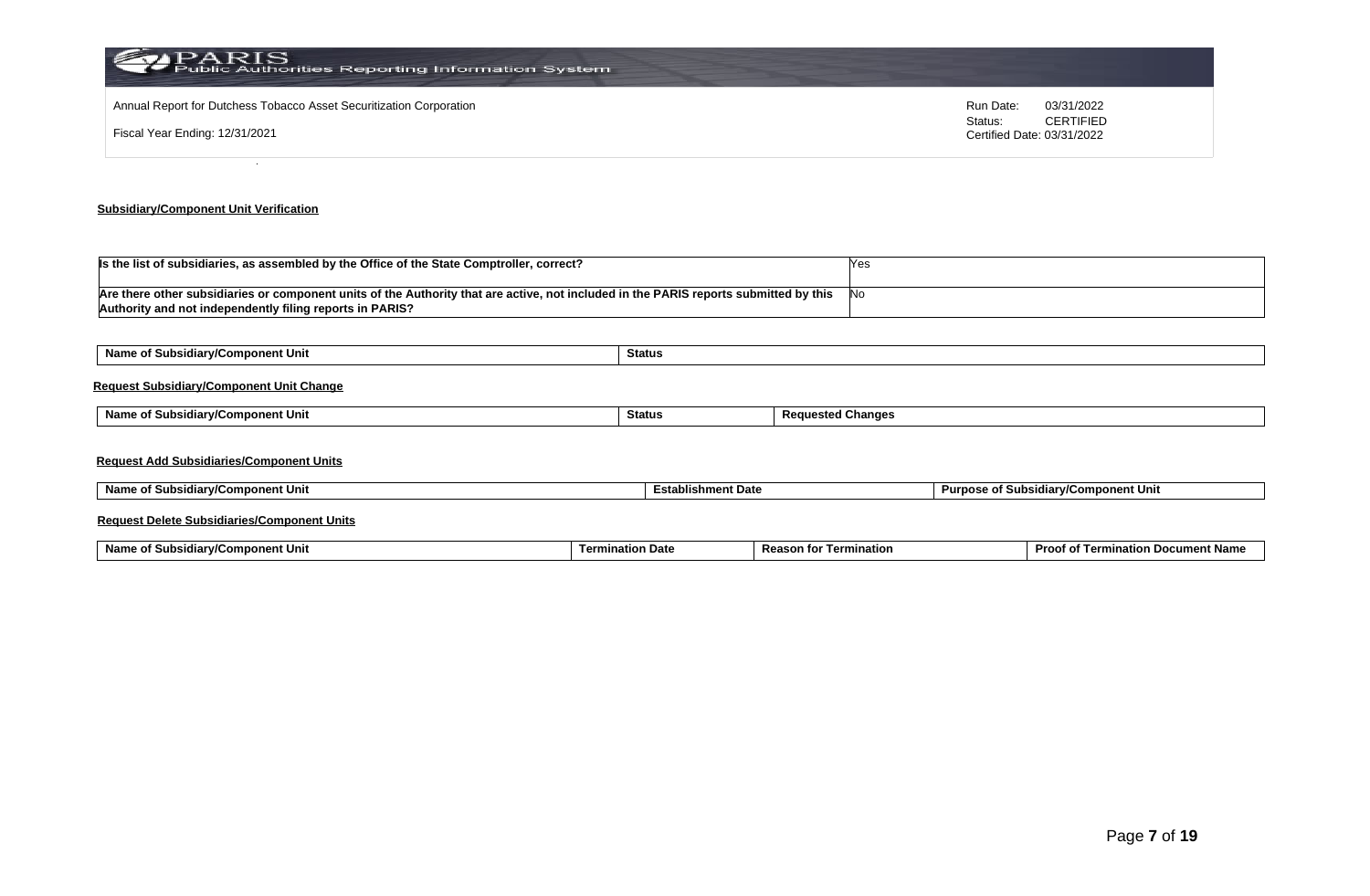

Annual Report for Dutchess Tobacco Asset Securitization Corporation **Component Component Component Component Component Component Component Component Component Component Component Component Component Component Component Com** 

Fiscal Year Ending: 12/31/2021

Status: **CERTIFIED** Certified Date: 03/31/2022

## **Summary Financial Information**

| <u>oanmary + manoiar imormation</u><br>SUMMARY STATEMENT OF NET ASSETS |                                                    |                                        |                |
|------------------------------------------------------------------------|----------------------------------------------------|----------------------------------------|----------------|
|                                                                        |                                                    |                                        | Amount         |
| <b>Assets</b>                                                          |                                                    |                                        |                |
| <b>Current Assets</b>                                                  |                                                    |                                        |                |
|                                                                        | Cash and cash equivalents                          |                                        | \$3,383,407.00 |
|                                                                        | Investments                                        |                                        | \$0.00         |
|                                                                        | Receivables, net                                   |                                        | \$3,500,000.00 |
|                                                                        | Other assets                                       |                                        | \$0.00         |
|                                                                        | <b>Total Current Assets</b>                        |                                        | \$6,883,407.00 |
| <b>Noncurrent Assets</b>                                               |                                                    |                                        |                |
|                                                                        | Restricted cash and investments                    |                                        | \$0.00         |
|                                                                        | Long-term receivables, net                         |                                        | \$0.00         |
|                                                                        | Other assets                                       |                                        | \$0.00         |
|                                                                        | <b>Capital Assets</b>                              |                                        |                |
|                                                                        |                                                    | Land and other nondepreciable property | \$0.00         |
|                                                                        |                                                    | <b>Buildings and equipment</b>         | \$0.00         |
|                                                                        |                                                    | Infrastructure                         | \$0.00         |
|                                                                        |                                                    | Accumulated depreciation               | \$0.00         |
|                                                                        |                                                    | Net Capital Assets                     | \$0.00         |
|                                                                        | <b>Total Noncurrent Assets</b>                     |                                        | \$0.00         |
| <b>Total Assets</b>                                                    |                                                    |                                        | \$6,883,407.00 |
| <b>Liabilities</b>                                                     |                                                    |                                        |                |
| <b>Current Liabilities</b>                                             |                                                    |                                        |                |
|                                                                        | Accounts payable                                   |                                        | \$0.00         |
|                                                                        | Pension contribution payable                       |                                        | \$0.00         |
|                                                                        | Other post-employment benefits                     |                                        | \$0.00         |
|                                                                        | <b>Accrued liabilities</b>                         |                                        | \$206,868.00   |
|                                                                        | Deferred revenues                                  |                                        | \$0.00         |
|                                                                        | Bonds and notes payable                            |                                        | \$0.00         |
|                                                                        | Other long-term obligations due within one<br>year |                                        | \$0.00         |
|                                                                        | -<br>Total Current Liabilities                     |                                        | \$206,868.00   |
| <b>Noncurrent Liabilities</b>                                          |                                                    |                                        |                |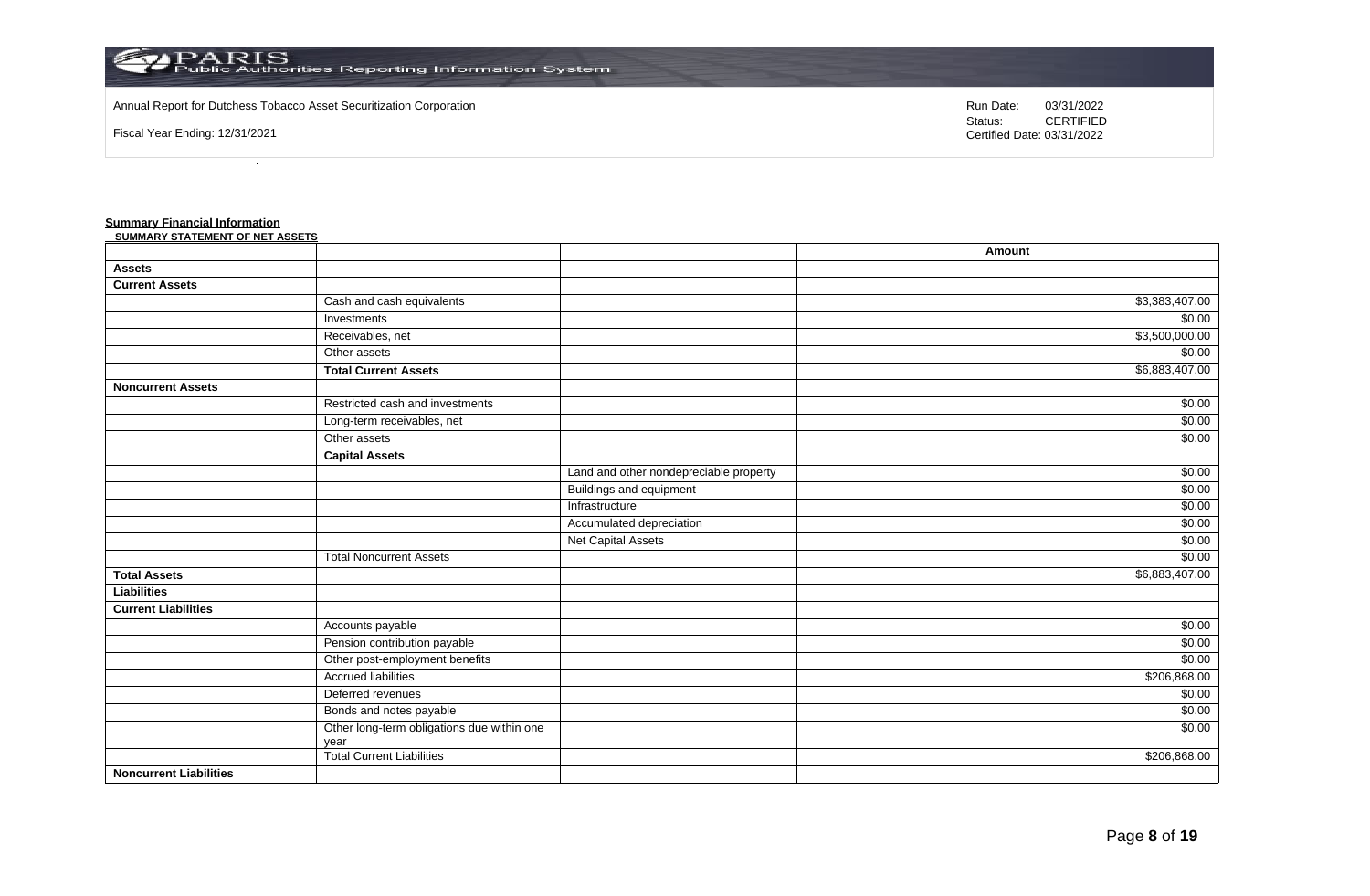### Annual Report for Dutchess Tobacco Asset Securitization Corporation **Component Component Component Component Component Component Component Component Component Component Component Component Component Component Component Com**

Fiscal Year Ending: 12/31/2021

Status: **CERTIFIED** Certified Date: 03/31/2022

|                            | Pension contribution payable                       | \$0.00            |
|----------------------------|----------------------------------------------------|-------------------|
|                            | Other post-employment benefits                     | \$0.00            |
|                            | Bonds and notes payable                            | \$57,009,653.00   |
|                            | Long Term Leases                                   | \$0.00            |
|                            | Other long-term obligations                        | \$11,313,885.00   |
|                            | <b>Total Noncurrent Liabilities</b>                | \$68,323,538.00   |
| <b>Total Liabilities</b>   |                                                    | \$68,530,406.00   |
| <b>Net Asset (Deficit)</b> |                                                    |                   |
| <b>Net Assets</b>          |                                                    |                   |
|                            | Invested in capital assets, net of related<br>debt | \$0.00            |
|                            | Restricted                                         | \$6,793,905.00    |
|                            | Unrestricted                                       | (\$68,440,904.00) |
|                            | <b>Total Net Assets</b>                            | (\$61,646,999.00) |

#### **SUMMARY STATEMENT OF REVENUE, EXPENSES AND CHANGES IN NET ASSETS**

|                                |                                 | Amount         |
|--------------------------------|---------------------------------|----------------|
| <b>Operating Revenues</b>      |                                 |                |
|                                | Charges for services            | \$0.00         |
|                                | Rental & financing income       | \$0.00         |
|                                | Other operating revenues        | \$4,022,094.00 |
|                                | <b>Total Operating Revenue</b>  | \$4,022,094.00 |
| <b>Operating Expenses</b>      |                                 |                |
|                                | Salaries and wages              | \$0.00         |
|                                | Other employee benefits         | \$0.00         |
|                                | Professional services contracts | \$0.00         |
|                                | Supplies and materials          | \$0.00         |
|                                | Depreciation & amortization     | \$0.00         |
|                                | Other operating expenses        | \$57,243.00    |
|                                | <b>Total Operating Expenses</b> | \$57,243.00    |
| <b>Operating Income (Loss)</b> |                                 | \$3,964,851.00 |
| <b>Nonoperating Revenues</b>   |                                 |                |
|                                | Investment earnings             | \$1,558.00     |
|                                | State subsidies/grants          | \$0.00         |
|                                | Federal subsidies/grants        | \$0.00         |
|                                | Municipal subsidies/grants      | \$0.00         |
|                                | Public authority subsidies      | \$0.00         |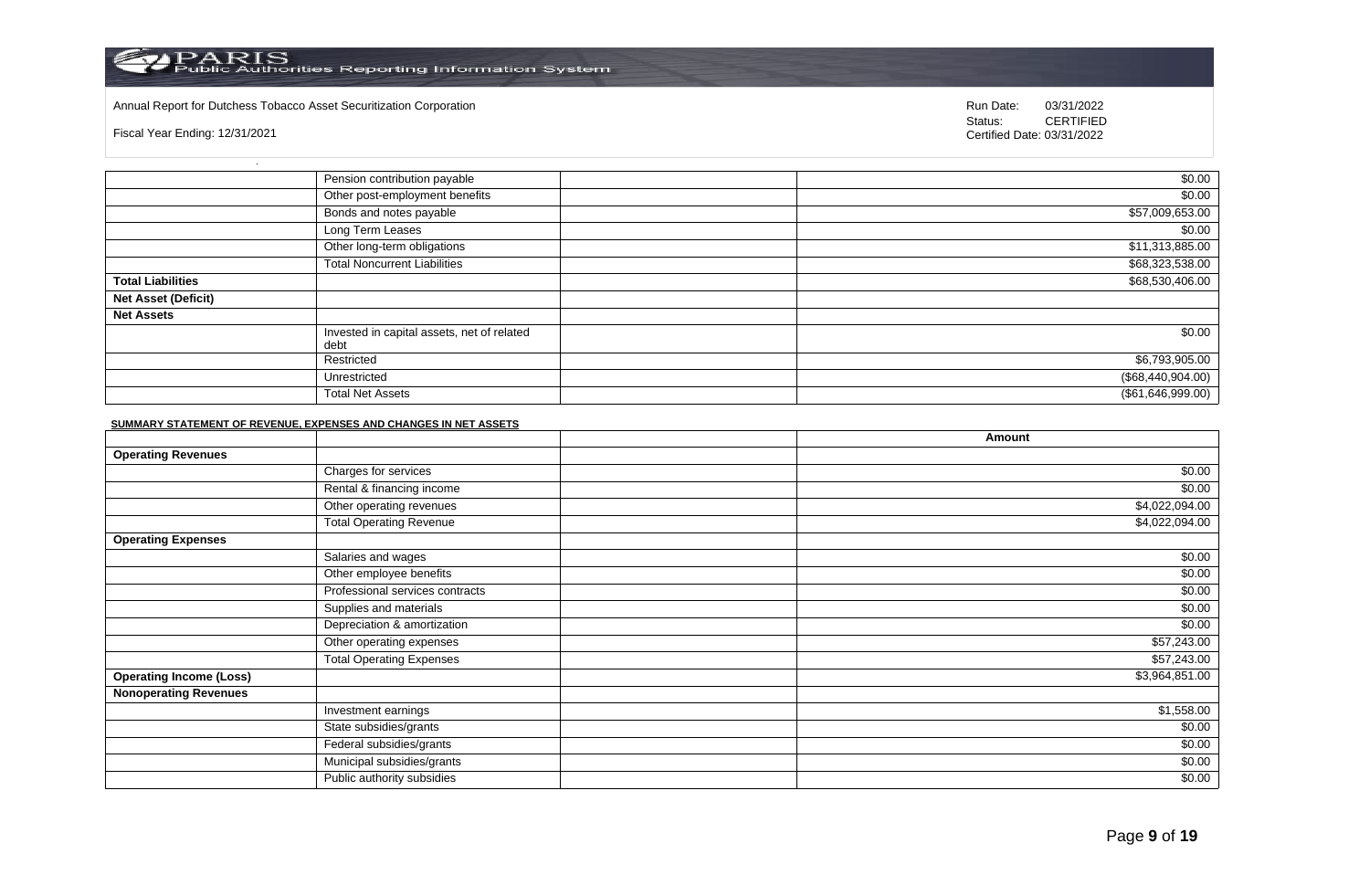

# Annual Report for Dutchess Tobacco Asset Securitization Corporation **Component Component Component Component Component Component Component Component Component Component Component Component Component Component Component Com**

Fiscal Year Ending: 12/31/2021

Status: **CERTIFIED** Certified Date: 03/31/2022

|                                     | Other nonoperating revenues           | \$0.00              |
|-------------------------------------|---------------------------------------|---------------------|
|                                     | <b>Total Nonoperating Revenue</b>     | \$1,558.00          |
| <b>Nonoperating Expenses</b>        |                                       |                     |
|                                     | Interest and other financing charges  | \$2,496,982.00      |
|                                     | Subsidies to other public authorities | \$0.00              |
|                                     | Grants and donations                  | \$0.00              |
|                                     | Other nonoperating expenses           | \$0.00              |
|                                     | <b>Total Nonoperating Expenses</b>    | \$2,496,982.00      |
|                                     | Income (Loss) Before Contributions    | \$1,469,427.00      |
| <b>Capital Contributions</b>        |                                       | \$0.00              |
| Change in net assets                |                                       | \$1,469,427.00      |
| Net assets (deficit) beginning of   |                                       | $(\$63,116,426.00)$ |
| year                                |                                       |                     |
| Other net assets changes            |                                       | \$0.00              |
| Net assets (deficit) at end of year |                                       | (\$61,646,999.00)   |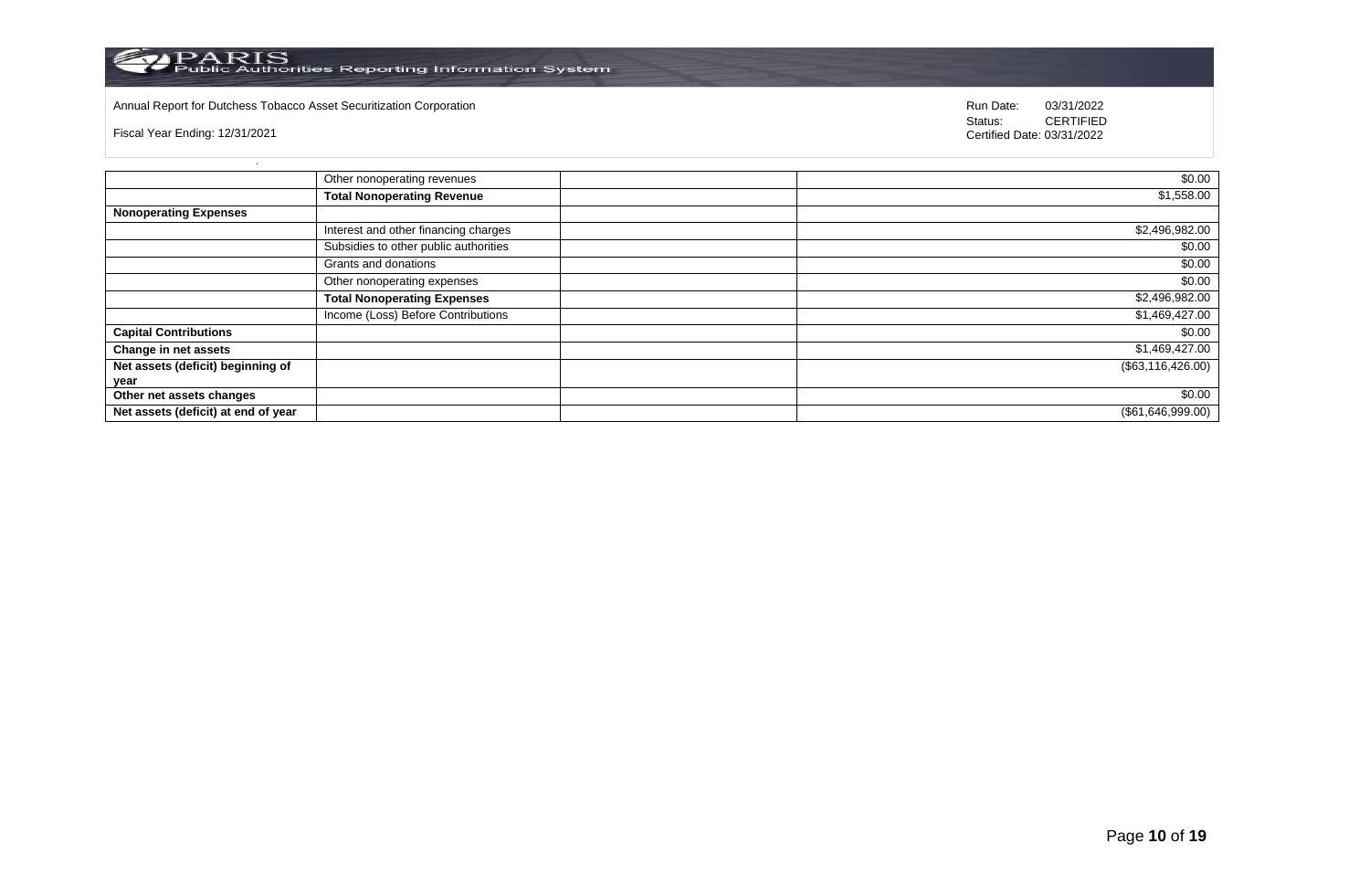

## **Current Debt**

| Question |                                                                                                                                                                                           | Response |
|----------|-------------------------------------------------------------------------------------------------------------------------------------------------------------------------------------------|----------|
|          | — Did thr<br>he reporting period's<br>Authority have any<br>/ outstandıng debt.<br>$+0h+$<br>…oint during th<br><b>Including</b><br>$ \sim \sim \sim \sim \sim \sim $<br>at anv<br>conqui | Yes      |
|          | rting period<br>during the report<br>has the<br>a Authority issued any debt<br>vu.                                                                                                        | N)       |

## **New Debt Issuances**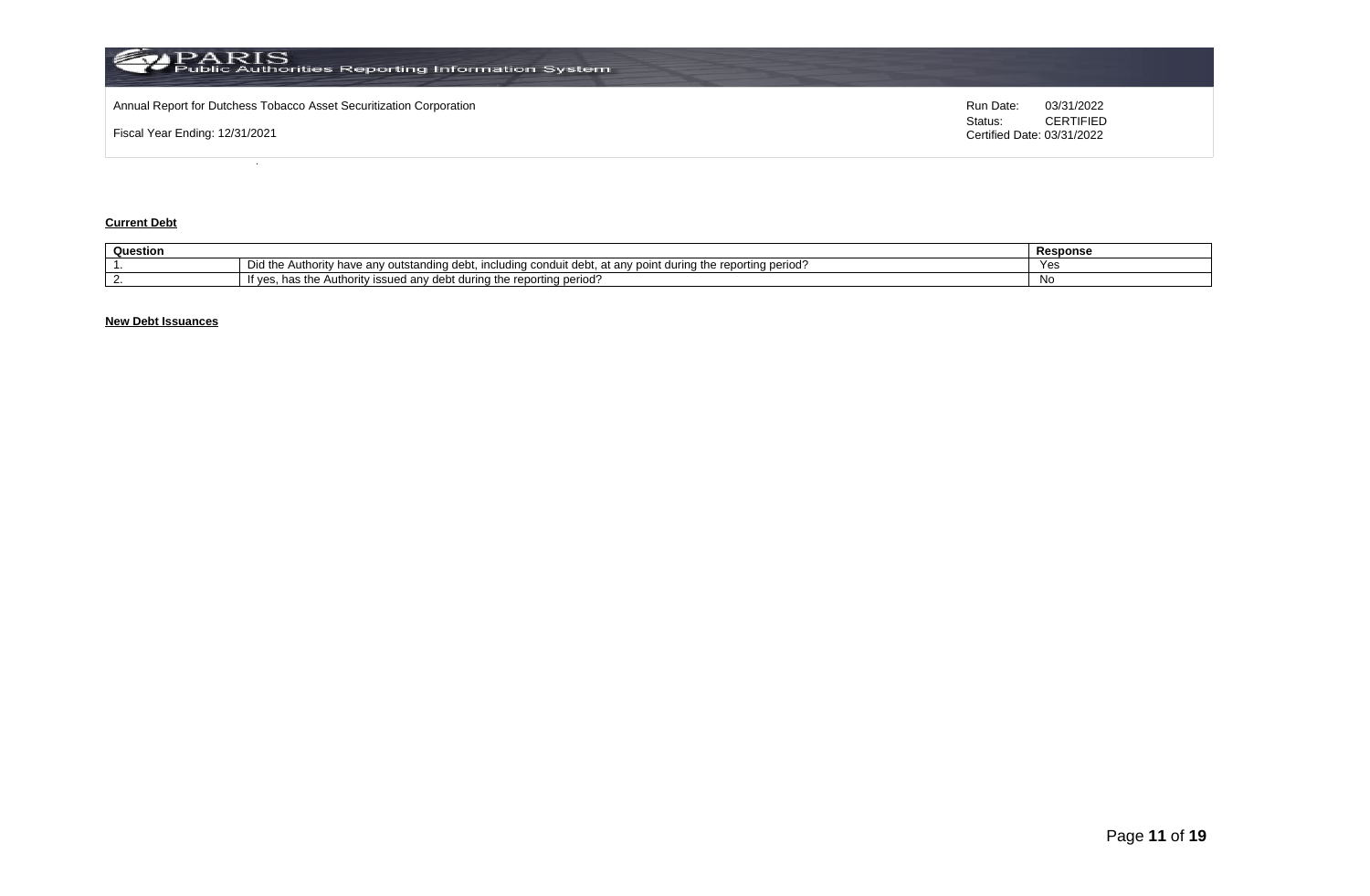

Annual Report for Dutchess Tobacco Asset Securitization Corporation **Components** Components Components Components Components Components Components Components Components Components Components Components Components Component

Fiscal Year Ending: 12/31/2021

Status: **CERTIFIED** Certified Date: 03/31/2022

## **Schedule of Authority Debt**

| <b>Type of Debt</b>                           |                                        |                                                    | <b>Statutory Authorization(\$)</b> | Outstanding Start of Fiscal New Debt Issuances(\$)<br>Year(\$) |      | Debt Retired (\$) | <b>Outstanding End of Fiscal</b><br>Year(\$) |
|-----------------------------------------------|----------------------------------------|----------------------------------------------------|------------------------------------|----------------------------------------------------------------|------|-------------------|----------------------------------------------|
| <b>State Obligation</b>                       | <b>State Guaranteed</b>                |                                                    |                                    |                                                                |      |                   |                                              |
| State Obligation                              | <b>State Supported</b>                 |                                                    |                                    |                                                                |      |                   |                                              |
| <b>State Obligation</b>                       | <b>State Contingent Obligation</b>     |                                                    |                                    |                                                                |      |                   |                                              |
| State Obligation                              | State Moral Obligation                 |                                                    |                                    |                                                                |      |                   |                                              |
| Other State-Funded                            | Other State-Funded                     |                                                    |                                    |                                                                |      |                   |                                              |
| <b>Authority Debt - General</b><br>Obligation | Authority Debt - General<br>Obligation |                                                    |                                    |                                                                |      |                   |                                              |
| Authority Debt - Revenue                      | Authority Debt - Revenue               |                                                    |                                    |                                                                |      |                   |                                              |
| Authority Debt - Other                        | Authority Debt - Other                 |                                                    | 0.00                               | 49,804,375.00                                                  | 0.00 | 1,285,000.00      | 48,519,375.00                                |
| Conduit                                       |                                        | <b>Conduit Debt</b>                                |                                    |                                                                |      |                   |                                              |
| Conduit                                       |                                        | Conduit Debt - Pilot<br><b>Increment Financing</b> |                                    |                                                                |      |                   |                                              |
| <b>TOTALS</b>                                 |                                        |                                                    | 0.00                               | 49,804,375.00                                                  | 0.00 | 1,285,000.00      | 48,519,375.00                                |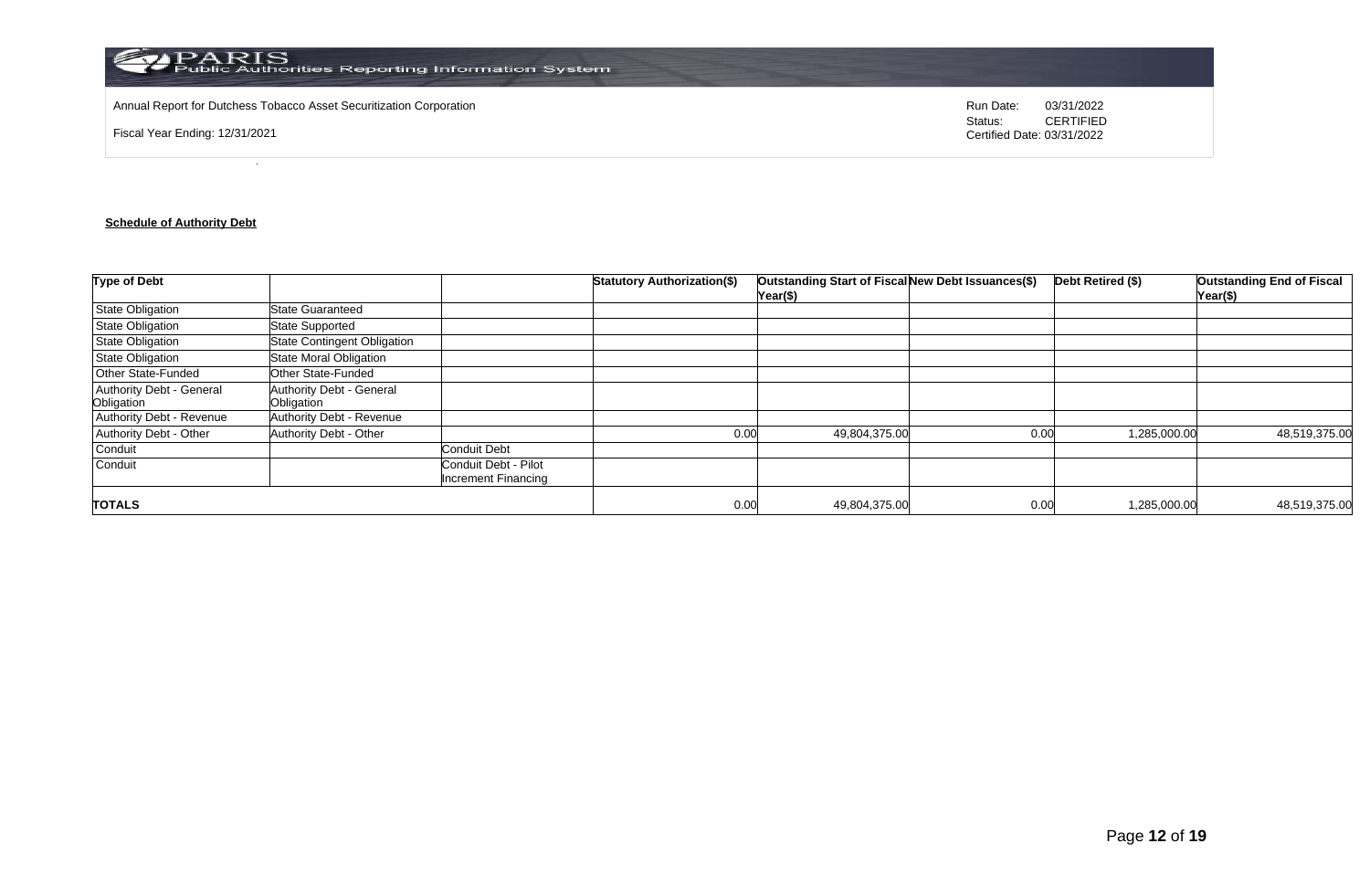

#### **Real Property Acquisition/Disposal List**

This Authority has indicated that it had no real property acquisitions or disposals during the reporting period.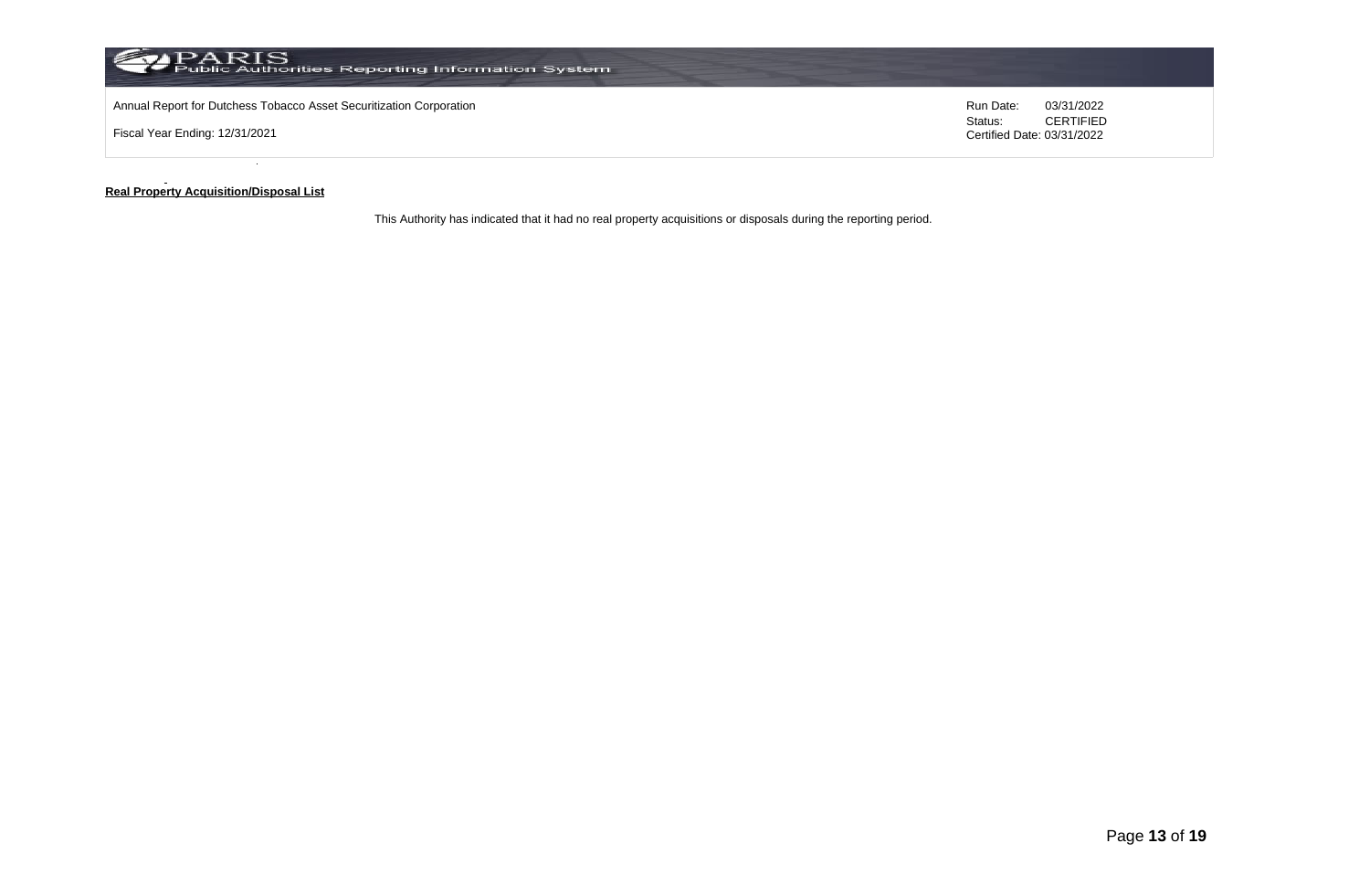

**Personal Property** 

This Authority has indicated that it had no personal property disposals during the reporting period.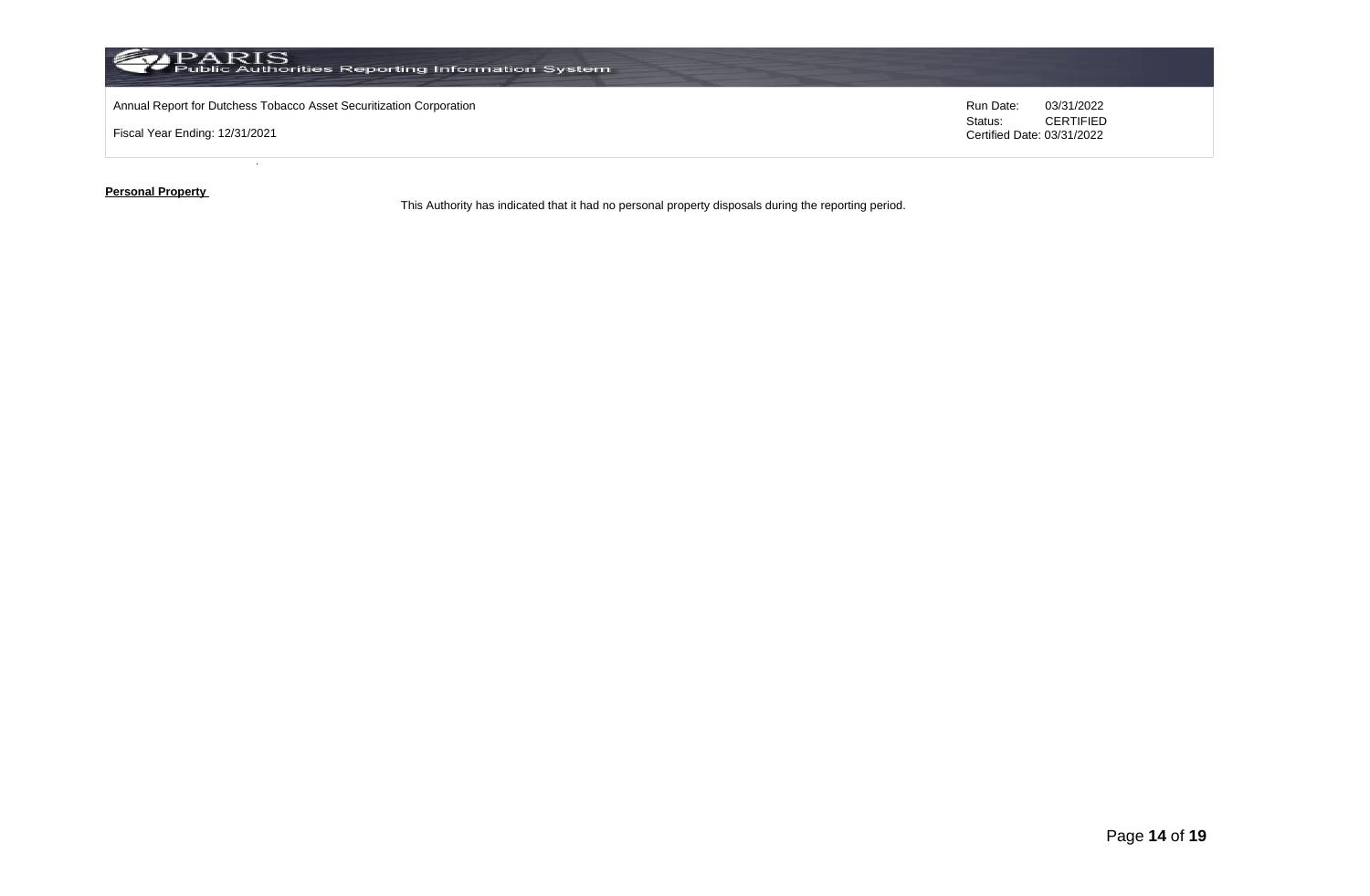

Annual Report for Dutchess Tobacco Asset Securitization Corporation **Components** Components Components Components Components Components Components Components Components Components Components Components Components Component

Fiscal Year Ending: 12/31/2021

Status: **CERTIFIED** Certified Date: 03/31/2022

### **Property Documents**

| Question |                                                                                                            | Response | <b>URL (If Applicable)</b> |
|----------|------------------------------------------------------------------------------------------------------------|----------|----------------------------|
|          | In accordance with Section 2896(3) of PAL, the Authority is required to prepare a report at least annually | No       |                            |
|          | of all real property of the Authority. Has this report been prepared?                                      |          |                            |
|          | Has the Authority prepared policies, procedures, or guidelines regarding the use, awarding, monitoring,    | No       |                            |
|          | and reporting of contracts for the acquisition and disposal of property?                                   |          |                            |
|          | In accordance with Section 2896(1) of PAL, has the Authority named a contracting officer who shall be      | No       | N/A                        |
|          | responsible for the Authority's compliance with and enforcement of such quidelines?                        |          |                            |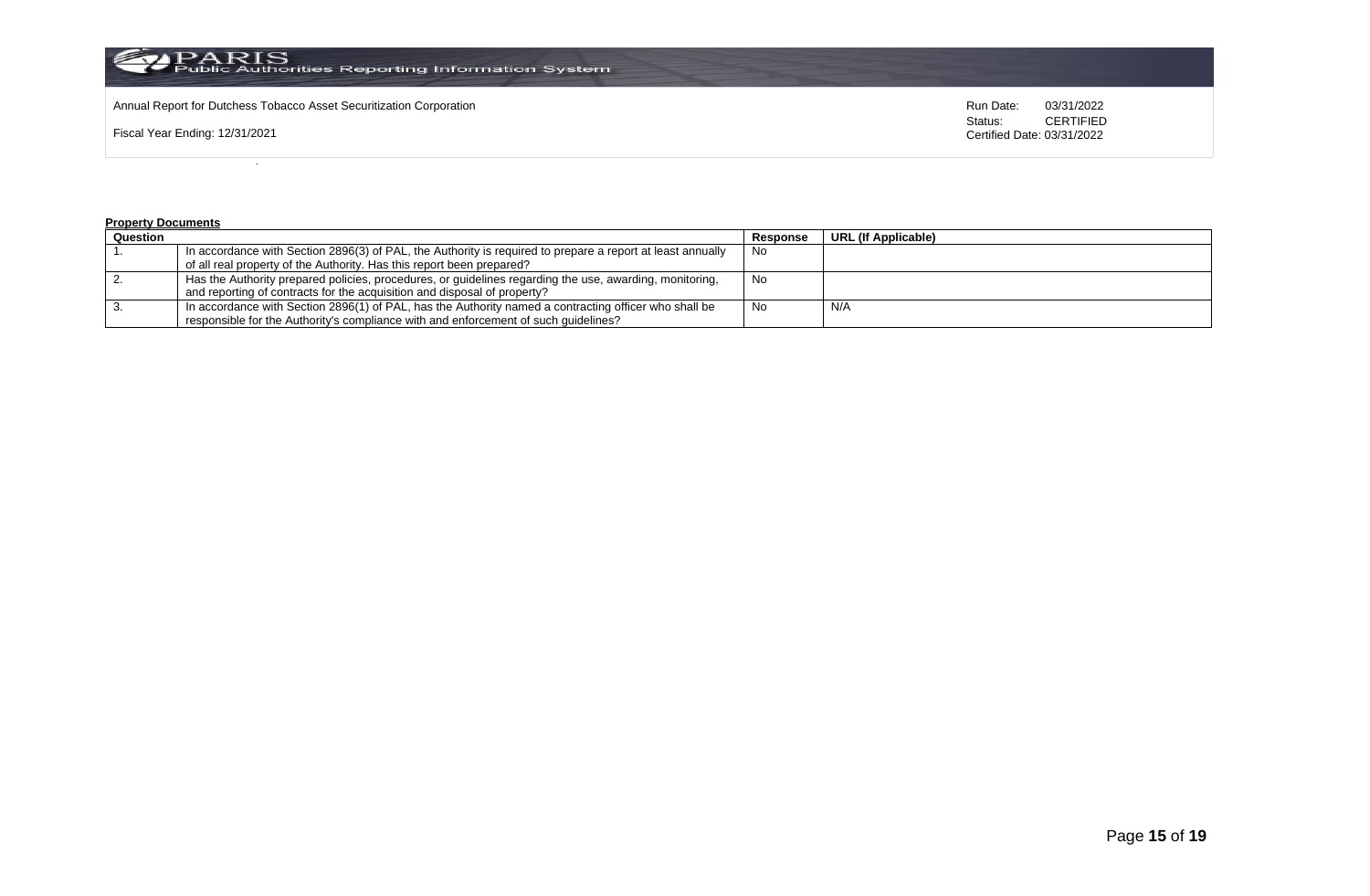

## **Grant Information**

This Authority has indicated that it did not award any grants during the reporting period.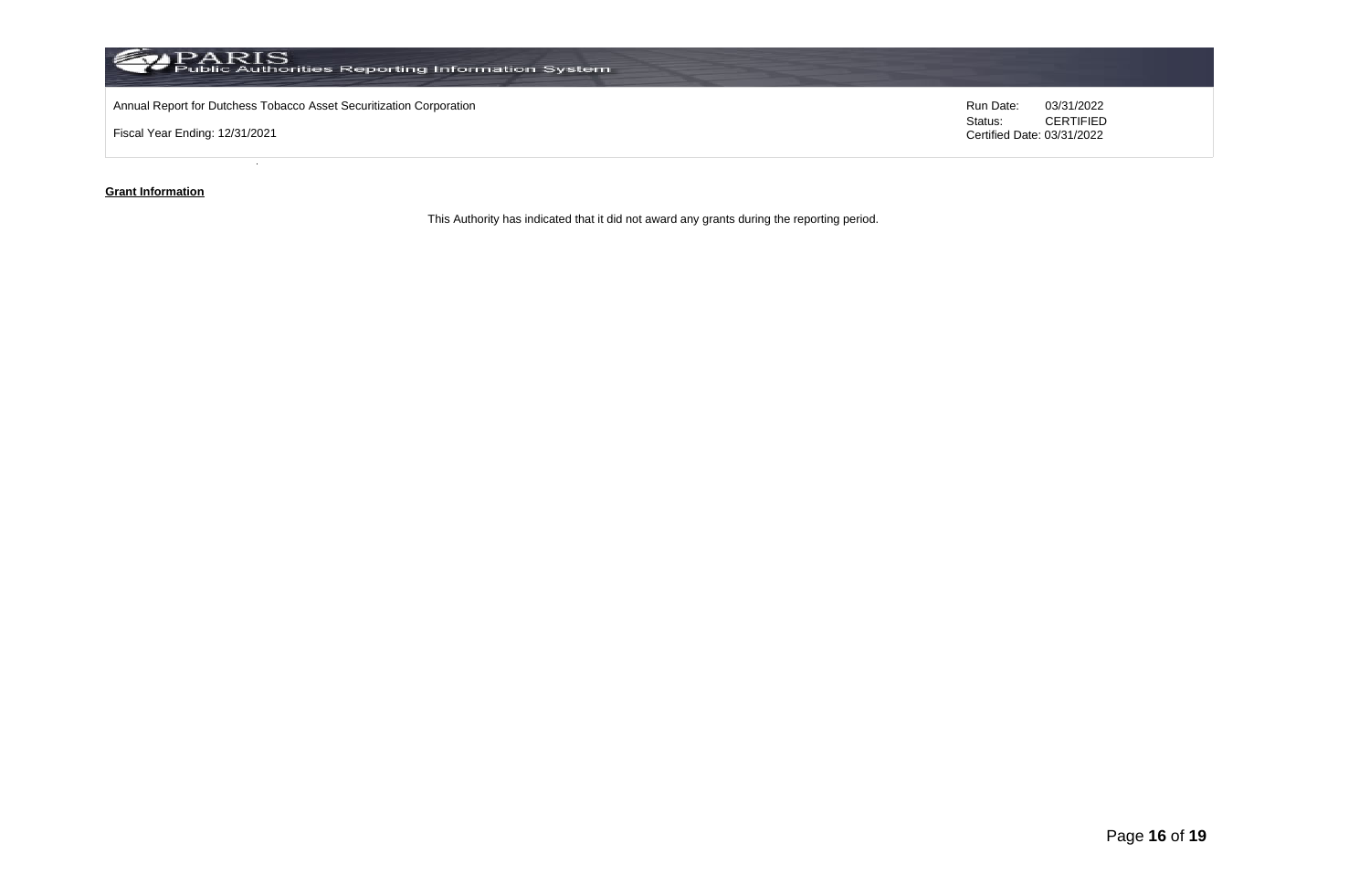

**Loan Information** 

This Authority has indicated that it did not have any outstanding loans during the reporting period.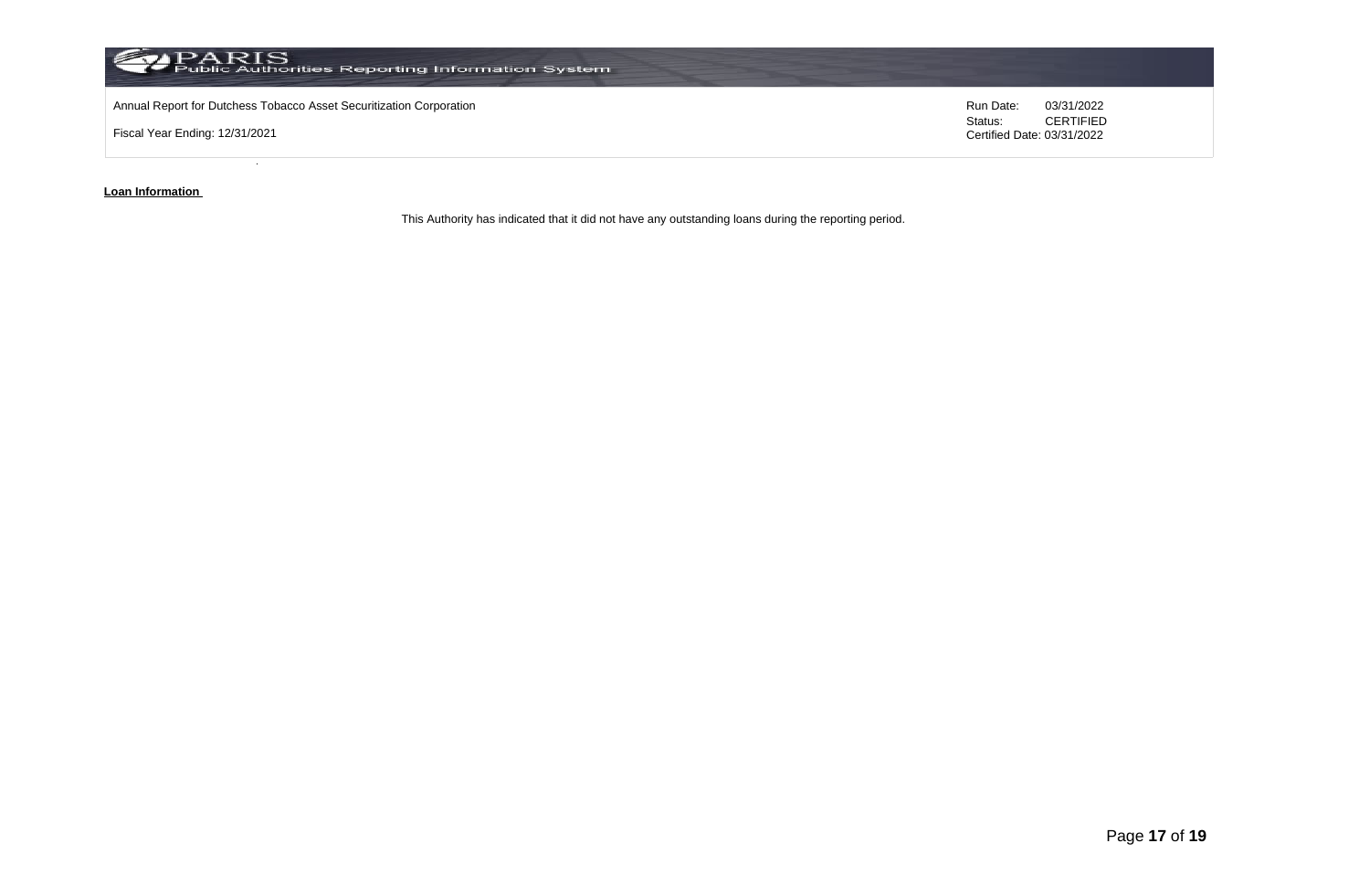

**Bond Information** 

This Authority has indicated that it did not have any outstanding bonds during the reporting period.